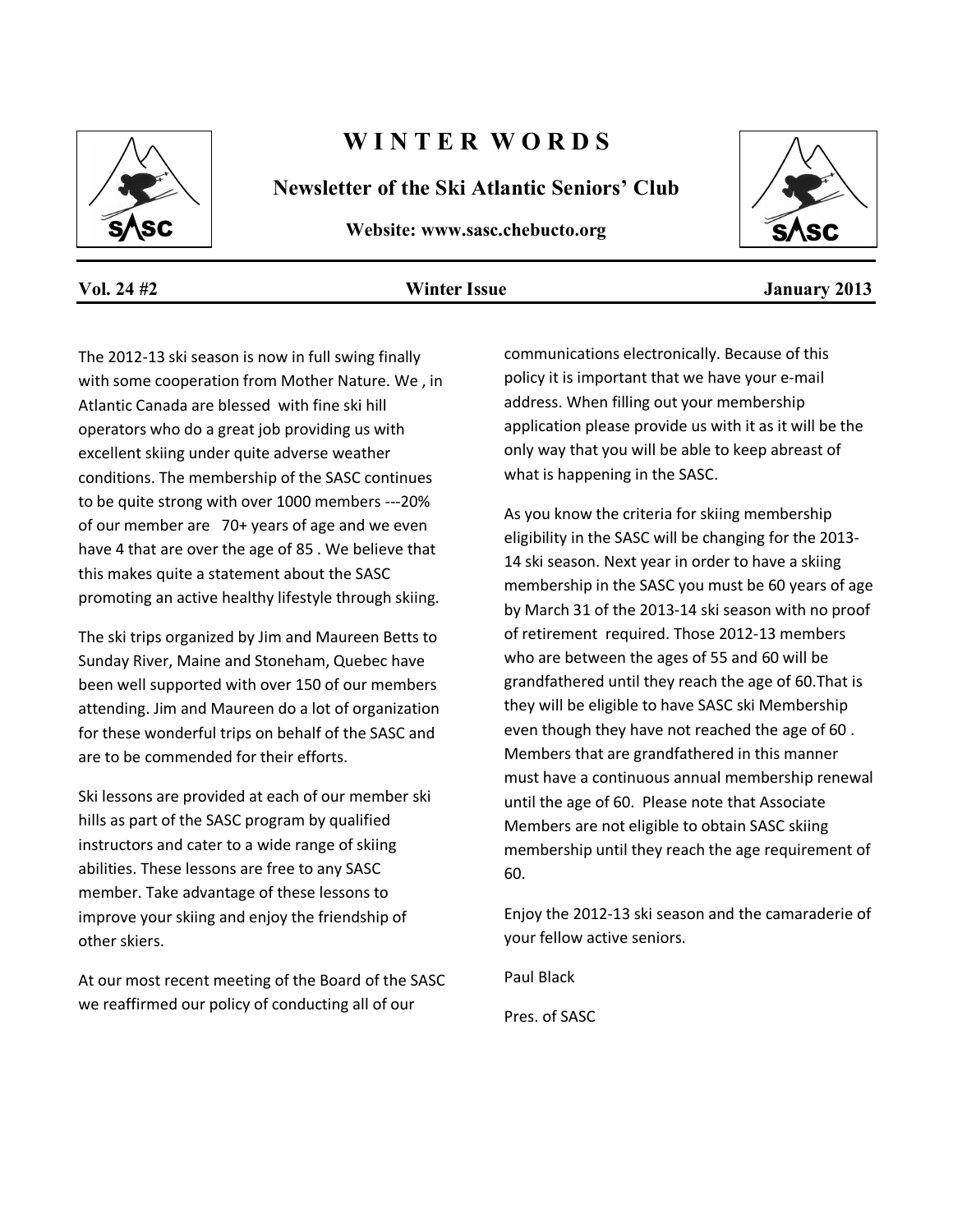**In our Fall Issue, the President's message was inadvertently truncated. We apologize for not catching that before printing. The following is from the omitted portion. Ed.**

> During the past three years we have had requests for an increase in fees from the Atlantic Ski Area Association (ASAA). The Board of the SASC has met with the ASAA on several occasions and dealt with items of mutual concern. As a result of our meetings we have come to a better understanding of the issues and difficulties facing each organization . Additionally we have agreed on the following:

1. SASC fees for this year and into the future will be set through a formula. Simply put the SASC fees will be based on the weighted average of the Early Bird Fees set by the participating ski hills and discounted 15%.

2 The SASC have agreed to an EARLY DISBURSAL of the hill fund. The fund will be distributed to participating ski hills by January 10 of each year. In the past the fund was distributed to the ASAA at the end of the ski season. This will assist the hills in more effectively meeting their operating expenditures

3. Beginning in the 2013-14 Ski Season the age for membersip in the SASC will be changed to 60 with no requirement to be retired. Skiing members in the SASC during the 2012-13 season automatically are eligible for membership the following year.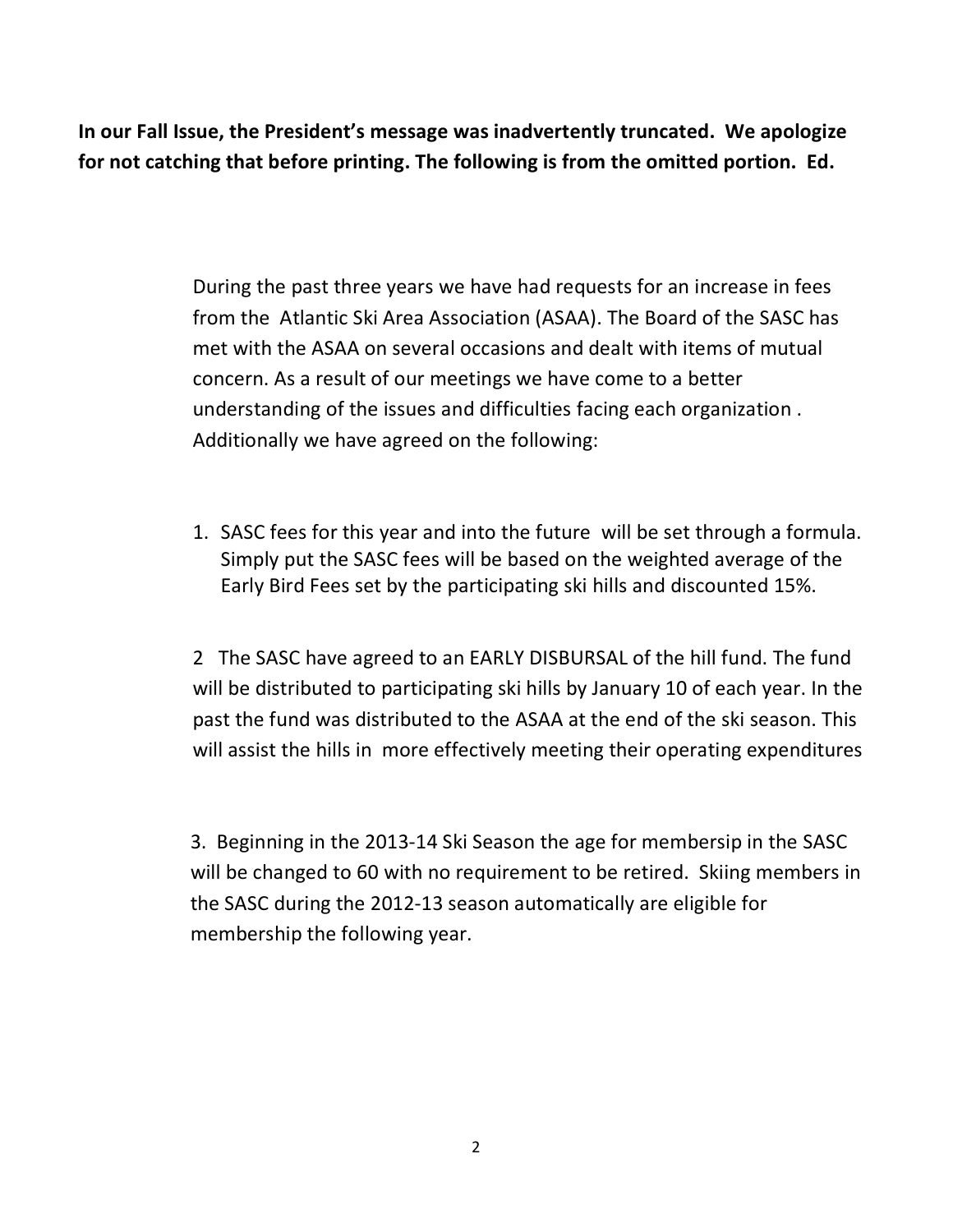## **SKI HILL DIRECTORS**

| Ski Poley            | Murray Goodman     |
|----------------------|--------------------|
| Ski Crabbe           | Linda Hubbard      |
| <b>Mont Farlagne</b> | <b>Gary Thorne</b> |
| Ski Martock          | Lee Brannen        |
| Ski Ben Eoin         | Kathy Gouthro      |
| Ski Wentworth        | Robert Atkinson    |

# **S.A.S.C. INSTRUCTORS**

# **2012-2013**

| <b>Ski Poley</b>     | <b>Sandy Hogan, Art Mitten</b>         | Lessons Thursdays at 10:30 am  |
|----------------------|----------------------------------------|--------------------------------|
| <b>Ski Crabbe</b>    | <b>Ray Kaine, Tony Little</b>          | Lessons Tuesdays at 1:00 pm    |
| <b>Mont Farlagne</b> | Lloyd Gagnon, Gary Thorne              | Lessons Wednesdays at 11:00 am |
| <b>Ski Martock</b>   | Johanna Redden                         | Lessons Wednesdays at 11:00 am |
| Ski Ben Eoin         | Les Elworthy, Vern Walsh, Jim Melanson | Lessons Wed. at 10:30 am       |
| Ski Wentworth        | Jim Martin, Jim Goit                   | Lessons Thursdays at 10:30 am, |
|                      |                                        | 9:30 am for new skiers         |

**\* \* \* \* \* \* \* \* \* \* \* \* \* \* \* \* \* \* \* \* \* \* \* \* \* \* \* \* \* \* \* \* \* \* \* \* \* \* \***

**Remember:: your membership card is NOT your lift ticket! You MUST sign in at each hill to acquire your lift ticket \* \* \* \* \* \* \* \* \* \* \* \* \* \* \* \* \* \* \* \* \* \* \* \* \* \* \* \* \* \* \* \* \* \* \* \* \* \* \***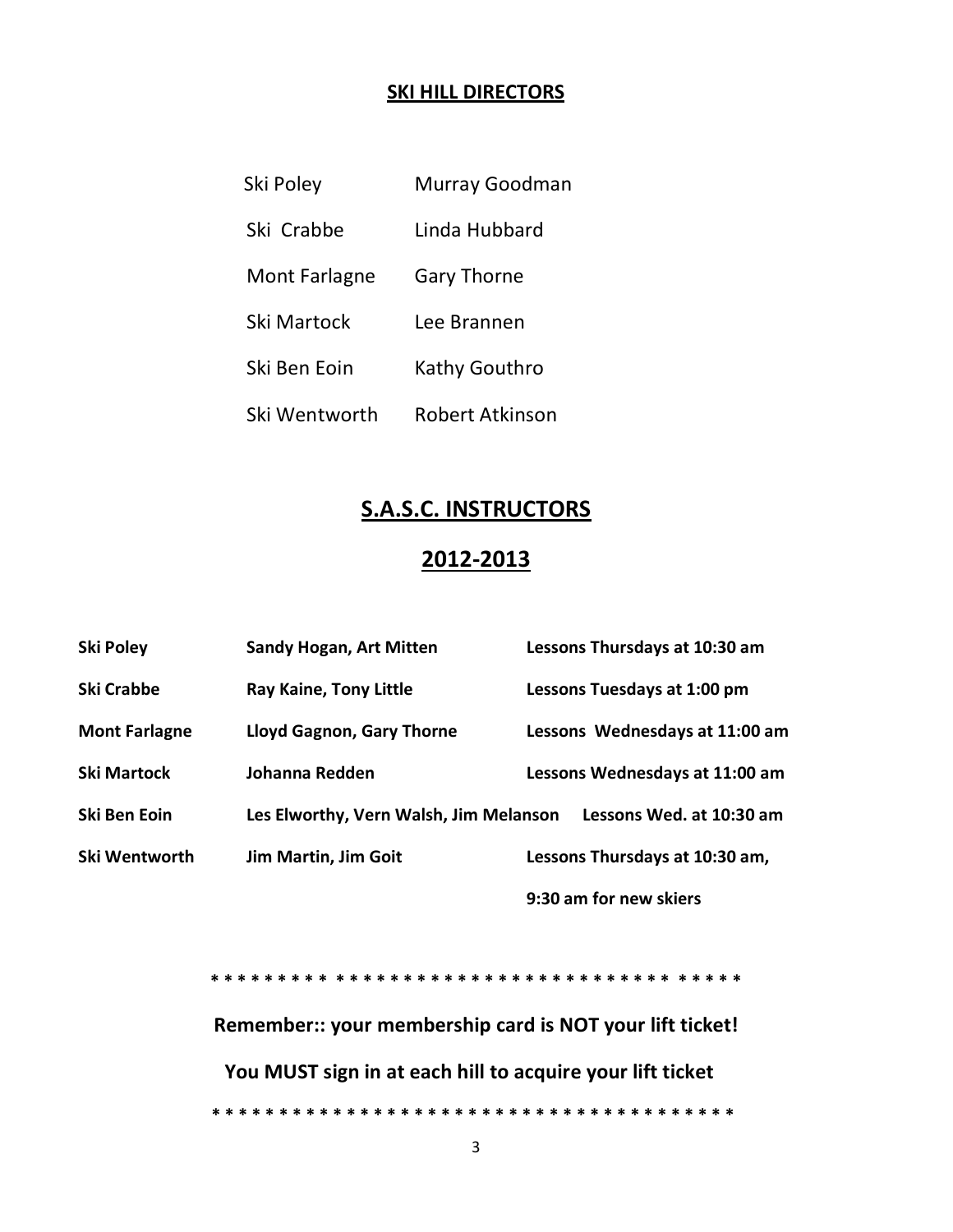## **KELL ANTOFT DAYS**

| <b>Martock</b>            | - Wednesday, January 23                    |
|---------------------------|--------------------------------------------|
| Wentworth                 | - Thursday, February 7                     |
| <b>Poley Mountain, NB</b> | - Monday, February 11                      |
|                           | Crabbe Mountain, NB - Tuesday, February 12 |
| <b>Mont Farlagne, NB</b>  | - Wednesday, February13                    |
| <b>Ben Eoin, NS</b>       | - Wednesday, February 20                   |

## **Ski Wentworth**

This is a reminder that the Kell Antoft Day Event for 2013 is scheduled for Thursday, February 7, at Ski Wentworth, in The Wentworth Valley, Nova Scotia. Coffee and Calories are served from 9 a.m. to 11 a.m. Ski instruction will be held at 9:30 a.m. for new skiers and 10:30 a.m. for the regular lesson. Lunch will be held at 1:30 p.m. upstairs in Ducky's Pub. Lunch can be purchased at the check-in counter in the morning. Menu includes a choice of chowder or chili with a homemade biscuit, cookies, tea and coffee for \$8.00 (tax incl.)

We look forward to a great turnout and in getting reacquainted with fellow skiers from participating hills. See you at Wentworth on Thursday, February 7, 2013.

## **Ski Poley**

Come to Poley for a great Kell Antoft Day! Free lessons, good food and great fun.

MOTEL ACCOMMODATIONS IN SUSSEX:

FAIRWAY INN **1-800-565-2660** \$87. + tax Breakfast included

AMSTERDAM INN **inns@nb.aibn.**ca \$89 for 1 person; add \$10 for second person, + tax Breakfast included

COVERED BRIDGE INN **cbissx@nb.aibn.com** \$65, tax included, 1 or 2 Queen beds + kitchenette. No breakfast

Mention you are with SASC for the promised discounted price at the above motels.

Also, there's the ALL SEASONS INN, but they have not replied to my requests for a price. **jenkins@nb.sympatico.ca**

Murray Goodman, SASC Director for Poley Mountain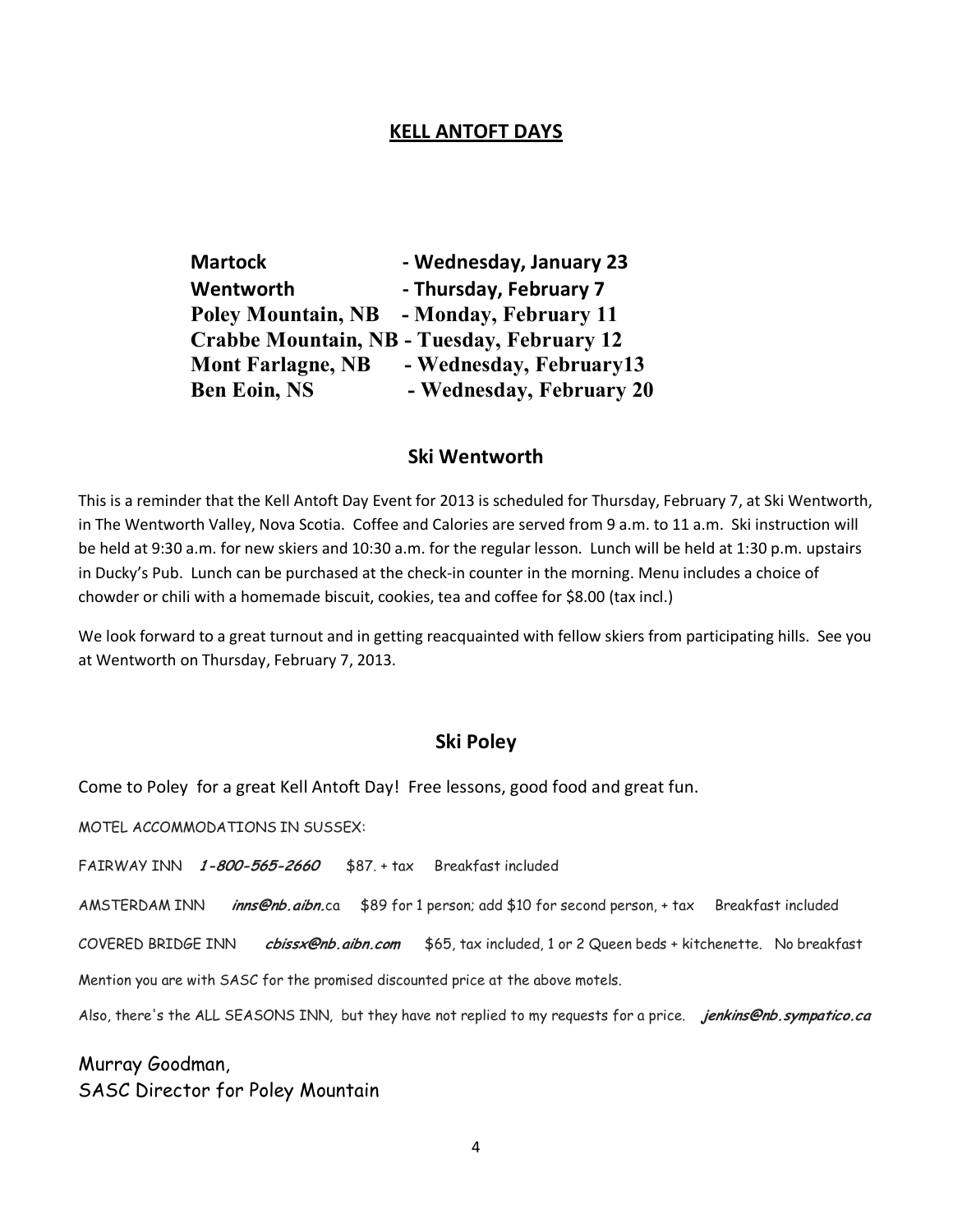## **Ski Crabbe**

SASC members skiing at Crabbe Mt. on Kell Antoft Days can have a 15% discount on meals at Pizza Delight in both locations in Fredericton (Prospect St. & St. Mary's St.) on Feb.  $11^{th}$  &  $12^{th}$ .

**GOOD DEALS For ACCOMMODATION IN FREDERICTON**; When booking Identify yourself as a SASC member

```
1) RIVERSIDE RESORT; Mactaquac, off Route 102, 1-800-561-5111
    Rooms: ( equipped with coffee maker + hair dryer )
         Standard Double ( 2 double beds ) = $89.27 (tax included )
          Single Room ( 1 queen + 1 pull-out ) = \frac{1}{5} 89.27 ( tax included )
   Hot Breakfast Special is EXTRA. (Need to ask for it when booking) = \frac{1}{5} 6.77 (tax included)
          ( includes: scrambled eggs, meat, hash browns ) POT of Tea/ Coffee = $ 2.25 ( tax included )
   TOTAL for Room + 2 Breakfasts \qquad = \qquad $ 107.31 ( tax included )
    Extra AMENITIES or BENEFITS:
        a) closest to Crabbe
        b) very nice, newly renovated rooms
        c) whole new water system; water safe to drink
        d) peaceful, natural setting
        e) nice pool and area
2) RAMADA HOTEL; 480 Riverside Dr., north side of river, same as Crabbe, 1-800-596-4656
   Rooms: ( equipped with coffee maker + hair dryer )
          2 Queens + 2 Full Hot Breakfasts = \frac{1}{2} $111.87 (tax included )
           1 Queen + 1 pull-out + 1 Full Hot Breakfast = $107.35 ( tax included )
   Extra AMENITIES or BENEFITS:
        a) shortest drive to Crabbe, except for Riverside Resort
        b) newly renovated queen rooms
        c) restaurant with varied evening menu, as well as choices for hot breakfast
        d) pool + hot tub, with pleasant sitting area
        e) new pub in pool area with 1/2 price appetizers on Mon. nights
         f) just across the Princess Margaret Bridge from the malls
3) FREDERICTON MOTOR INN; top of Regent St., close to old Trans Canada Hwy and Route 102; 1-800-561-8777. 
Rooms: ( equipped with coffee maker + hair dryer )
          1 Queen = \frac{1}{5} 89.27 (tax included)
           2 Queens = $100.57 ( tax included )
   Hot Breakfast is EXTRA ( choice of 3 Specials + coffee/tea = $ 6.72 ( tax included )
  TOTAL for 1 Queen + 2 Breakfasts = \frac{1}{2} 102.71 (tax included )
  TOTAL for 2 Queens + 2 Breakfasts = $114.01 (tax included)
   Extra AMENITIES or BENEFITS:
         a) a few steps away from Regent Mall
         b) a close drive to F'ton Mall and Corbett Place ( box stores )
```
c) restaurant with varied evening menu

d) pool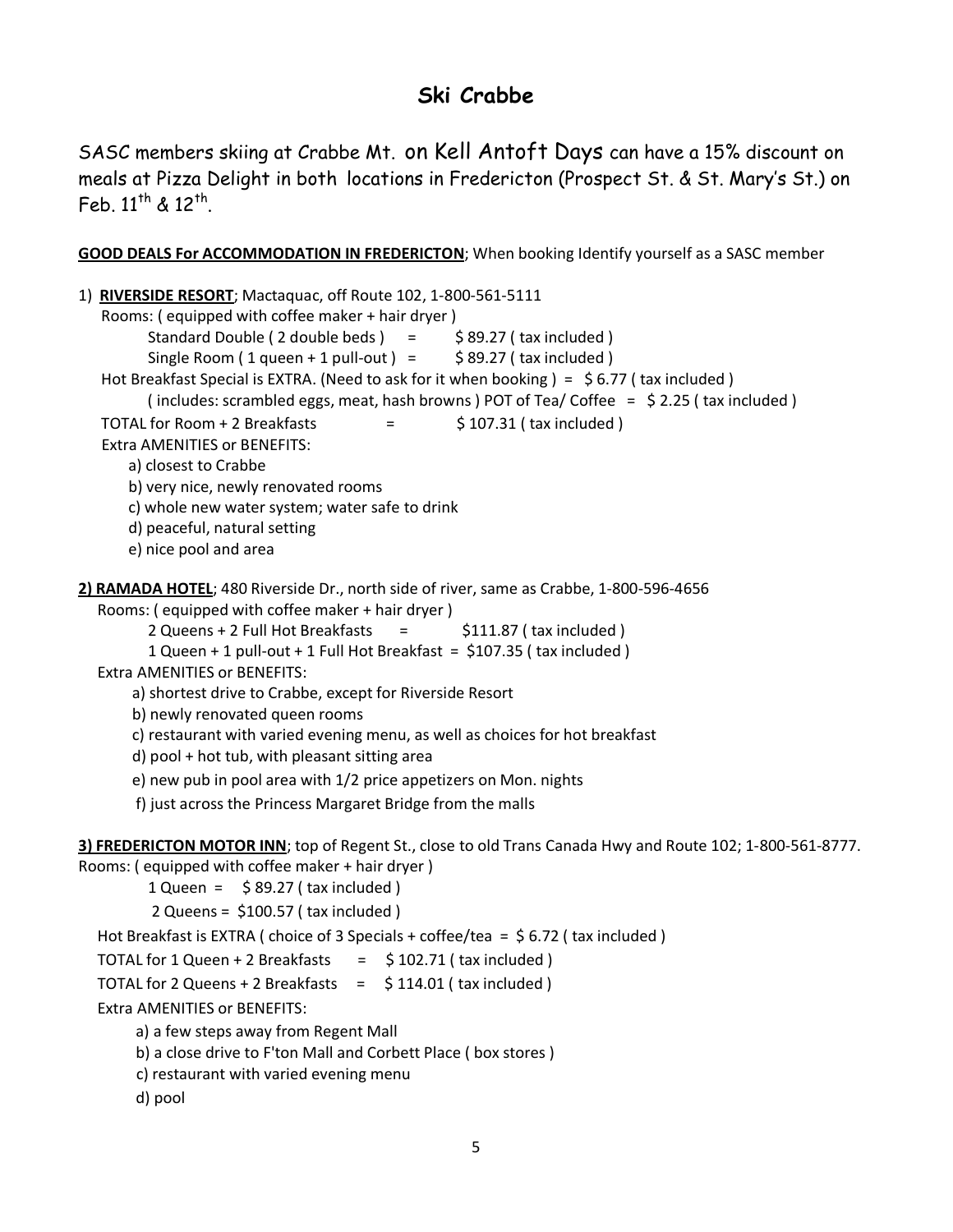**4) COMFORT INN;** Prospect St., Use this phone number to get the Sports N.B. Rate: 1-506-453-0800 Rooms: ( equipped with coffee maker + hair dryer ) 2 Double beds =  $\frac{1}{2}$  102.83 ( tax included ) INCLUDED is Substantial Continental Breakfas. Extra AMENITIES or BENEFITS: a) near F'ton and Canadian Tire malls . b) close to fast food establishments

#### **OTHER Motels in the Fredericton area are;**

Best Western; Bishop Dr., 1-877-455-8448 Amsterdam Inn; Bishop Dr., 1-800-468-2828 Howard Johnson; Prospect St., ( formerly the Wandelyn ); 1-888-280-1122 Silverwood Motel; Route 102 ( old Trans Canada Hwy ); 1-800-930-4667

Linda Hubbard SASC Director Crabbe Mtn.

## **Ski Mont Farlagne**

Quality Inn---Canada Road. (AAA.com): Tel. 506-735-5525 Restaurant, pool, sauna. Ask for SASC special rate for senior skiers.

## **SKI TRIPS 2013**

**We would like club members to note that all the information and applications for future trips will be posted on the SASC website as soon as the trips have be finalized.**

**We would like to thank all the club members for their support and participation in the trips to Sunday River and Stoneham. The turnout has been excellent.**

**It's encouraging to see so much participation in the trips and the opportunity for members to meet other in the SASC club.**

**We are now in the process of selecting the ski resorts the club will visit in 2014.**

**Jim & Maureen Betts**

Note: As of Jan.22, SASC has 961 skiers (incl. 163 new) and 48 social members.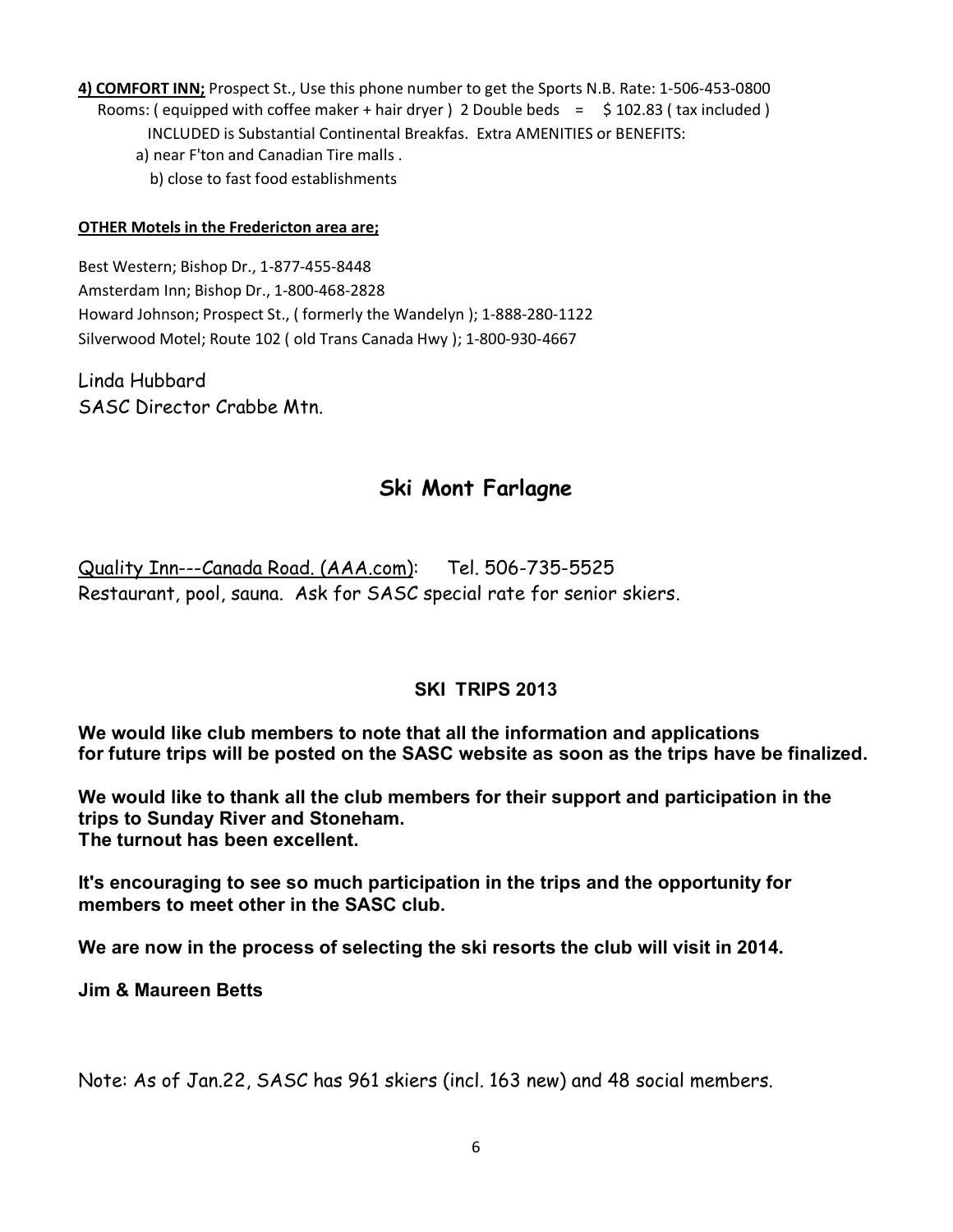## **SKI TIP-------------SKIING IN CRUD**

We've all been there. It's been snowing a few hours before you arrive at the hill and it's still snowing. The grooming was done the evening before and so we now have several inches of fresh loose snow that will get all chopped up within the first hour of skiing. You find the loose snow is constantly throwing you off balance and your legs are taking a beating. You get frustrated and leave after a few runs. We call this skiing in crud and its great fun once you learn a few tricks on how to handle it.

To improve your balance in the crud conditions try to get a bit lower in your stance by flexing down a few inches. I find it also helps to carry my arms a bit further out from my body much like a tight rope walker carries a large pole to help with stability and balance. Most important though is to bring those feet closer together so they tend to act a bit more like a single ski. You might also back off on the edging and do a bit more skidding in these conditions.

Finally try to get relaxed and ski with a steady rhythm. I notice some skiers trying to find a smooth place to turn when skiing crud. That does not work. Just keep looking down the hill and turn in your rhythm. Your skis will look after the piles of snow. In these conditions a bit more speed also helps.

If you need more help try to find your SASC instructor. He or she is probably on the Hill enjoying the crud.

Some of the season's best skiing is during crud days so get out there and enjoy it.

Hope this helps.

Jim Martin, CSIA Instructor

Wentworth

## **NAME TAGS**

New members receive a free name tag with their membership. Any member can order additional name tags by calling the Registrar, Mary Drake at 902-826-9199

\$7.95 ea. with 2 metal push pins, or

\$9.95 ea. with magnetic holder

## **Agreement With Mark's Work Warehouse**

Ski Atlantic Seniors' Club is pleased to announce purchases from Mark's Work Warehouse may be embroidered with the SASC logo for a nominal fee (just \$5.25 to \$5.75). **Present your SASC membership card at any Mark's Work Warehouse and give the SASC account number #00245384**. Most purchases will receive a 10% discount. Individual orders may